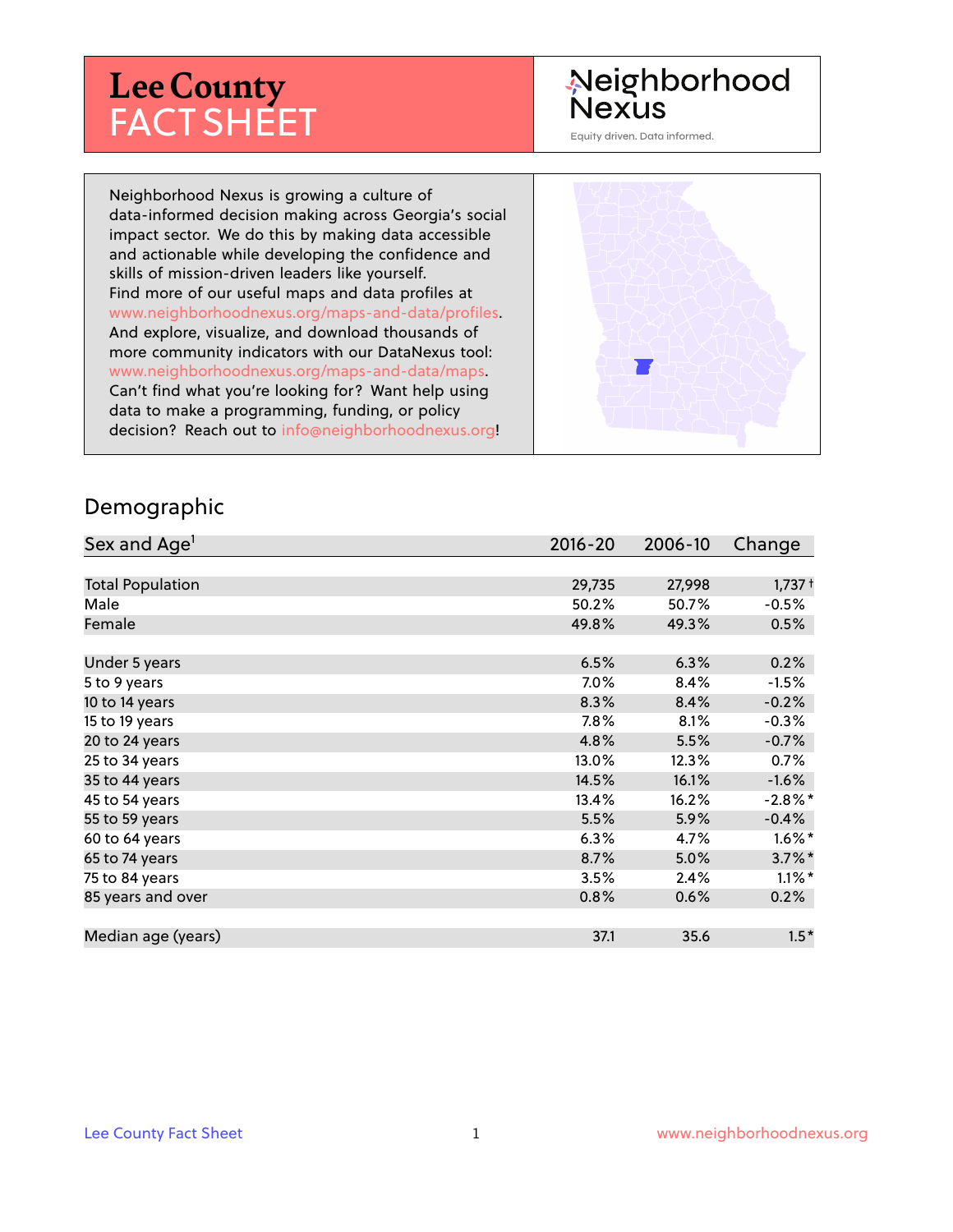# Demographic, continued...

| Race <sup>2</sup>                                            | $2016 - 20$ | 2006-10 | Change      |
|--------------------------------------------------------------|-------------|---------|-------------|
| <b>Total population</b>                                      | 29,735      | 27,998  | $1,737+$    |
| One race                                                     | 96.8%       | 98.5%   | $-1.7%$ *   |
| White                                                        | 72.0%       | 78.2%   | $-6.3\%$ *  |
| <b>Black or African American</b>                             | 21.7%       | 17.4%   | 4.3%*       |
| American Indian and Alaska Native                            | 0.1%        | 0.3%    | $-0.1%$     |
| Asian                                                        | 2.3%        | 2.1%    | 0.2%        |
| Native Hawaiian and Other Pacific Islander                   | 0.1%        | 0.0%    | 0.1%        |
| Some other race                                              | 0.6%        | 0.6%    | 0.0%        |
| Two or more races                                            | 3.2%        | 1.5%    | $1.7\%$ *   |
| Race alone or in combination with other race(s) <sup>3</sup> | $2016 - 20$ | 2006-10 | Change      |
| Total population                                             | 29,735      | 27,998  | $1,737+$    |
| White                                                        | 74.7%       | 79.7%   | $-5.0\%$ *  |
| <b>Black or African American</b>                             | 22.3%       | 18.4%   | 3.9%*       |
| American Indian and Alaska Native                            | 0.9%        | 0.6%    | 0.3%        |
| Asian                                                        | 3.2%        | 2.2%    | $1.1\%$ *   |
| Native Hawaiian and Other Pacific Islander                   | 0.2%        | 0.1%    | $0.2%$ *    |
| Some other race                                              | 2.0%        | 0.6%    | $1.4\%$ *   |
| Hispanic or Latino and Race <sup>4</sup>                     | $2016 - 20$ | 2006-10 | Change      |
| Total population                                             | 29,735      | 27,998  | $1,737+$    |
| Hispanic or Latino (of any race)                             | 3.0%        | 2.0%    | $1.0\%$ †   |
| Not Hispanic or Latino                                       | 97.0%       | 98.0%   | $-1.0%$ +   |
| White alone                                                  | 71.0%       | 76.6%   | $-5.6\%$ *  |
| Black or African American alone                              | 21.6%       | 17.4%   | $4.2\%$ *   |
| American Indian and Alaska Native alone                      | 0.1%        | 0.3%    | $-0.1%$     |
| Asian alone                                                  | 2.3%        | 2.1%    | 0.2%        |
| Native Hawaiian and Other Pacific Islander alone             | 0.1%        | 0.0%    | 0.1%        |
| Some other race alone                                        | 0.1%        | 0.2%    | $-0.1%$     |
| Two or more races                                            | 1.7%        | 1.5%    | 0.2%        |
| U.S. Citizenship Status <sup>5</sup>                         | $2016 - 20$ | 2006-10 | Change      |
| Foreign-born population                                      | 1,043       | 678     | $365*$      |
| Naturalized U.S. citizen                                     | 81.6%       | 63.0%   | 18.6%       |
| Not a U.S. citizen                                           | 18.4%       | 37.0%   | $-18.6\%$ * |
| Citizen, Voting Age Population <sup>6</sup>                  | $2016 - 20$ | 2006-10 | Change      |
|                                                              |             |         |             |
| Citizen, 18 and over population                              | 21,718      | 19,720  | 1,998*      |
| Male                                                         | 49.7%       | 49.7%   | 0.0%        |
| Female                                                       | 50.3%       | 50.3%   | $-0.0%$     |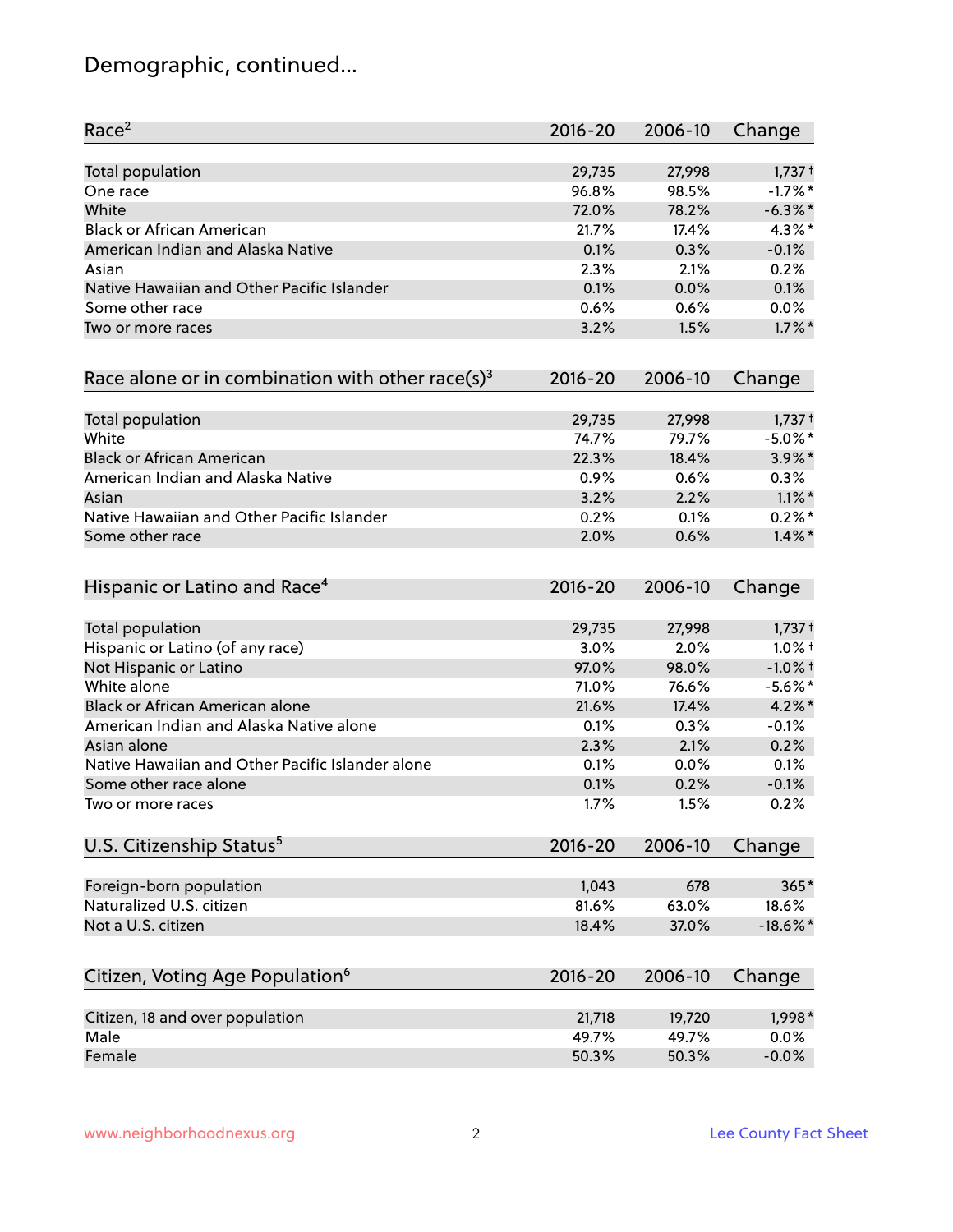#### Economic

| Income <sup>7</sup>                                 | 2016-20 | 2006-10 | Change     |
|-----------------------------------------------------|---------|---------|------------|
|                                                     |         |         |            |
| All households                                      | 10,550  | 9,555   | 995*       |
| Less than \$10,000                                  | 4.7%    | 5.6%    | $-1.0%$    |
| \$10,000 to \$14,999                                | 2.3%    | 4.8%    | $-2.5%$ *  |
| \$15,000 to \$24,999                                | 7.3%    | 8.1%    | $-0.8%$    |
| \$25,000 to \$34,999                                | 5.8%    | 8.7%    | $-2.8%$    |
| \$35,000 to \$49,999                                | 13.4%   | 13.4%   | $-0.0%$    |
| \$50,000 to \$74,999                                | 20.0%   | 21.8%   | $-1.9%$    |
| \$75,000 to \$99,999                                | 16.8%   | 15.6%   | 1.2%       |
| \$100,000 to \$149,999                              | 21.5%   | 15.6%   | 5.9%*      |
| \$150,000 to \$199,999                              | 4.9%    | 4.2%    | 0.6%       |
| \$200,000 or more                                   | 3.4%    | 2.1%    | $1.2\%$ *  |
| Median household income (dollars)                   | 68,338  | 59,811  | 8,527*     |
| Mean household income (dollars)                     | 80,530  | 69,702  | 10,829*    |
| With earnings                                       | 82.8%   | 84.4%   | $-1.7%$    |
| Mean earnings (dollars)                             | 78,412  | 67,841  | 10,570*    |
| <b>With Social Security</b>                         | 29.0%   | 22.2%   | $6.8\%$ *  |
| Mean Social Security income (dollars)               | 17,914  | 14,543  | $3,371*$   |
| With retirement income                              | 21.8%   | 20.2%   | 1.6%       |
| Mean retirement income (dollars)                    | 31,037  | 24,438  | 6,599*     |
| With Supplemental Security Income                   | 4.2%    | 3.0%    | 1.3%       |
| Mean Supplemental Security Income (dollars)         | 7,859   | 5,216   | $2,643*$   |
| With cash public assistance income                  | 1.0%    | 0.6%    | 0.3%       |
| Mean cash public assistance income (dollars)        | 2,388   | 5,989   | $-3,601$   |
| With Food Stamp/SNAP benefits in the past 12 months | 7.8%    | 6.8%    | 1.0%       |
| Families                                            | 8,288   | 7,300   | 988*       |
| Less than \$10,000                                  | 3.6%    | 2.0%    | 1.6%       |
| \$10,000 to \$14,999                                | 1.3%    | 3.7%    | $-2.4\%$ * |
| \$15,000 to \$24,999                                | 6.2%    | 7.7%    | $-1.4%$    |
| \$25,000 to \$34,999                                | 5.8%    | 7.0%    | $-1.2%$    |
| \$35,000 to \$49,999                                | 10.3%   | 10.9%   | $-0.6%$    |
| \$50,000 to \$74,999                                | 19.6%   | 22.9%   | $-3.3%$    |
| \$75,000 to \$99,999                                | 17.0%   | 18.9%   | $-1.9%$    |
| \$100,000 to \$149,999                              | 26.3%   | 18.6%   | $7.6\%$ *  |
| \$150,000 to \$199,999                              | 5.7%    | 5.5%    | 0.2%       |
| \$200,000 or more                                   | 4.2%    | 2.7%    | 1.5%       |
| Median family income (dollars)                      | 79,034  | 67,943  | 11,091*    |
| Mean family income (dollars)                        | 88,943  | 78,603  | 10,340*    |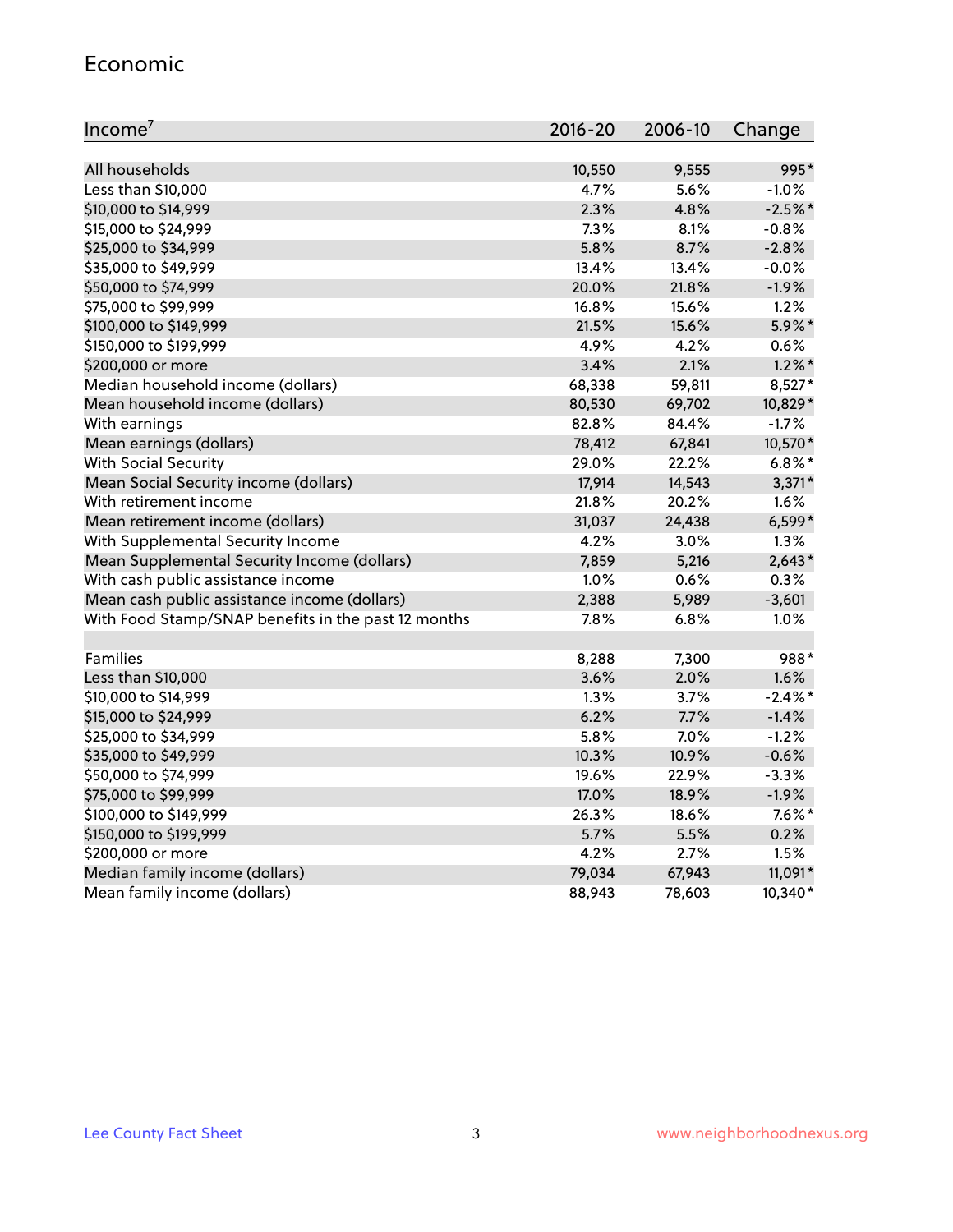### Economic, continued...

| Income, continued <sup>8</sup>                                        | $2016 - 20$ | 2006-10 | Change         |
|-----------------------------------------------------------------------|-------------|---------|----------------|
|                                                                       |             |         |                |
| Nonfamily households                                                  | 2,262       | 2,255   | $\overline{7}$ |
| Median nonfamily income (dollars)                                     | 44,725      | 31,596  | 13,129*        |
| Mean nonfamily income (dollars)                                       | 47,263      | 36,652  | 10,611*        |
| Median earnings for workers (dollars)                                 | 40,802      | 32,232  | 8,570*         |
| Median earnings for male full-time, year-round workers<br>(dollars)   | 54,554      | 49,213  | $5,341*$       |
| Median earnings for female full-time, year-round workers<br>(dollars) | 46,027      | 34,880  | $11,147*$      |
| Per capita income (dollars)                                           | 29,379      | 23,867  | $5,512*$       |
| Families and People Below Poverty Level <sup>9</sup>                  | $2016 - 20$ | 2006-10 | Change         |
|                                                                       |             |         |                |
| <b>All families</b>                                                   | 9.5%        | 7.5%    | 2.0%           |
| With related children under 18 years                                  | 15.8%       | 10.5%   | $5.3\%$ *      |
| With related children under 5 years only                              | 32.2%       | 13.4%   | 18.8%          |
| Married couple families                                               | 4.2%        | 3.6%    | 0.7%           |
| With related children under 18 years                                  | 7.3%        | 3.7%    | $3.6\%$ *      |
| With related children under 5 years only                              | 25.6%       | 6.9%    | 18.7%*         |
| Families with female householder, no husband present                  | 27.0%       | 26.3%   | 0.6%           |
| With related children under 18 years                                  | 34.3%       | 28.8%   | 5.5%           |
| With related children under 5 years only                              | 68.8%       | 34.5%   | 34.3%          |
| All people                                                            | 12.1%       | 8.2%    | $3.9\%$ *      |
| Under 18 years                                                        | 20.8%       | 9.2%    | 11.6%*         |
| Related children under 18 years                                       | 20.7%       | 8.8%    | 11.9%*         |
| Related children under 5 years                                        | 30.0%       | 8.5%    | 21.4%*         |
| Related children 5 to 17 years                                        | 17.5%       | 8.9%    | $8.6\%$ *      |
| 18 years and over                                                     | 8.9%        | 7.7%    | 1.2%           |
| 18 to 64 years                                                        | 8.7%        | 7.7%    | 1.0%           |
| 65 years and over                                                     | 10.1%       | 8.2%    | 1.9%           |
| People in families                                                    | 11.4%       | 6.6%    | 4.8%*          |
| Unrelated individuals 15 years and over                               | 18.4%       | 21.0%   | $-2.7%$        |
|                                                                       |             |         |                |
| Non-Hispanic white people                                             | 9.0%        | 6.4%    | 2.6%           |
| Black or African-American people                                      | 20.5%       | 17.6%   | 2.8%           |
| Asian people                                                          | 38.8%       | 0.0%    | 38.8%*         |
| Hispanic or Latino people                                             | 8.0%        | 16.3%   | $-8.4%$        |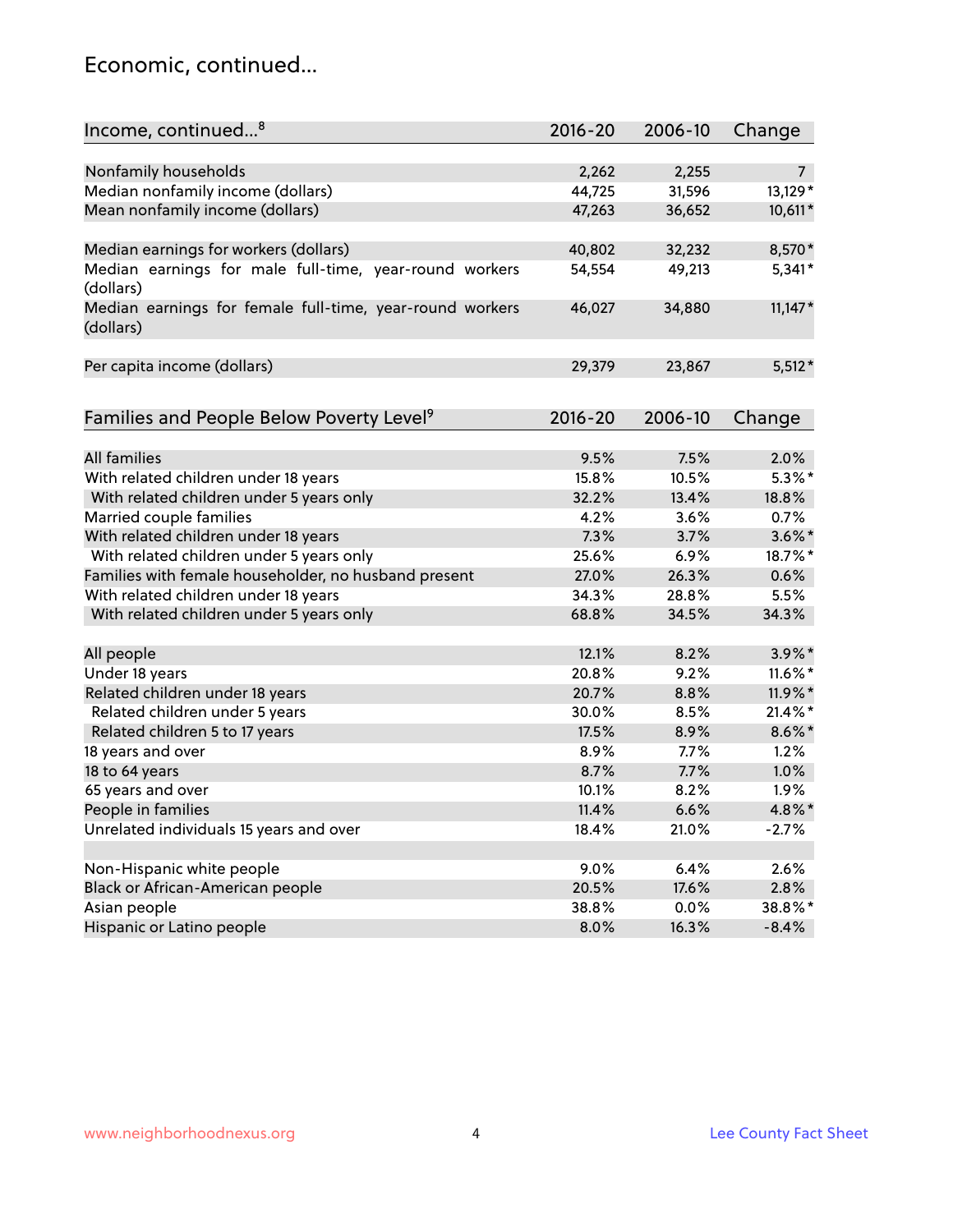# Employment

| Employment Status <sup>10</sup>                                                               | 2010        | 2020    | Change     |
|-----------------------------------------------------------------------------------------------|-------------|---------|------------|
| In Labor Force                                                                                | 14,763      | 14,345  | 14,345     |
| <b>Unemployment Rate</b>                                                                      | 4.6%        | 9.0%    | $-4.4%$    |
| Industry <sup>11</sup>                                                                        | $2016 - 20$ | 2006-10 | Change     |
|                                                                                               |             |         |            |
| Civilian employed population 16 years and over                                                | 13,795      | 13,209  | 586        |
| Agriculture, forestry, fishing and hunting, and mining                                        | 3.7%        | 2.4%    | $1.3\%$ *  |
| Construction                                                                                  | 6.9%        | 8.4%    | $-1.5%$    |
| Manufacturing                                                                                 | 6.7%        | 10.8%   | $-4.1\%$ * |
| Wholesale trade                                                                               | 2.8%        | 2.8%    | $-0.0%$    |
| Retail trade                                                                                  | 10.7%       | 12.5%   | $-1.8%$    |
| Transportation and warehousing, and utilities                                                 | 4.9%        | 7.7%    | $-2.8\%$ * |
| Information                                                                                   | 1.0%        | 2.2%    | $-1.2%$    |
| Finance and insurance, and real estate and rental and leasing                                 | 5.5%        | 4.7%    | 0.9%       |
| Professional, scientific, and management, and administrative<br>and waste management services | 7.0%        | 7.6%    | $-0.6%$    |
| Educational services, and health care and social assistance                                   | 28.8%       | 26.7%   | 2.1%       |
| Arts, entertainment, and recreation, and accommodation and<br>food services                   | 4.8%        | 5.4%    | $-0.6%$    |
| Other services, except public administration                                                  | 7.6%        | 2.9%    | 4.7%*      |
| Public administration                                                                         | 9.7%        | 6.1%    | $3.6\%$ *  |
| Occupation <sup>12</sup>                                                                      | $2016 - 20$ | 2006-10 | Change     |
|                                                                                               |             |         |            |
| Civilian employed population 16 years and over                                                | 13,795      | 13,209  | 586        |
| Management, business, science, and arts occupations                                           | 39.9%       | 36.7%   | 3.2%       |
| Service occupations                                                                           | 14.5%       | 9.7%    | 4.8%*      |
| Sales and office occupations                                                                  | 22.3%       | 29.4%   | $-7.1\%$ * |
| Natural<br>construction,<br>and<br>maintenance<br>resources,<br>occupations                   | 12.9%       | 11.3%   | 1.6%       |
| Production, transportation, and material moving occupations                                   | 10.4%       | 13.0%   | $-2.5%$    |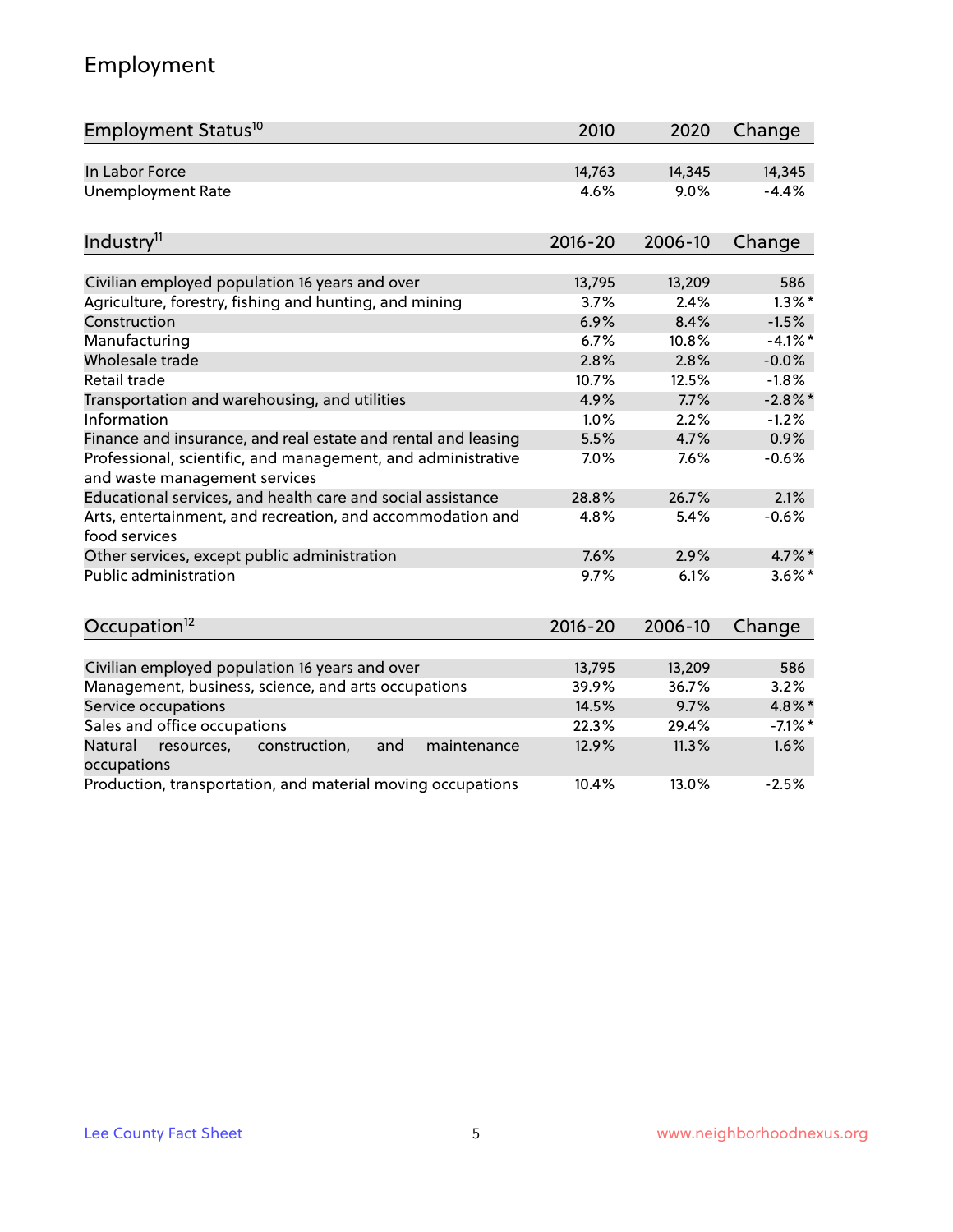# Employment, continued...

| Class of Worker <sup>13</sup>                          | $2016 - 20$ | 2006-10 | Change    |
|--------------------------------------------------------|-------------|---------|-----------|
| Civilian employed population 16 years and over         | 13,795      | 13,209  | 586       |
| Private wage and salary workers                        | 69.6%       | 74.1%   | $-4.5%$   |
| Government workers                                     | 24.6%       | 19.3%   | $5.2\%$ * |
| Self-employed in own not incorporated business workers | 5.5%        | 6.1%    | $-0.6%$   |
| <b>Unpaid family workers</b>                           | 0.3%        | 0.4%    | $-0.1%$   |
|                                                        |             |         |           |
| Job Flows <sup>14</sup>                                | 2019        | 2010    | Change    |
| Total Jobs in county                                   | 6,815       | 5,222   | 1,593     |
| Held by residents of county                            | 31.3%       | 33.9%   | $-2.6%$   |
| Held by non-residents of county                        | 68.7%       | 66.1%   | 2.6%      |
|                                                        |             |         |           |
| Jobs by Industry Sector <sup>15</sup>                  | 2019        | 2010    | Change    |
| Total Jobs in county                                   | 6,815       | 5,222   | 1,593     |
| Goods Producing sectors                                | 19.0%       | 20.2%   | $-1.2%$   |
| Trade, Transportation, and Utilities sectors           | 21.2%       | 17.5%   | 3.7%      |
| All Other Services sectors                             | 59.8%       | 62.3%   | $-2.5%$   |
|                                                        |             |         |           |
| Total Jobs in county held by county residents          | 2,133       | 1,769   | 364       |
| <b>Goods Producing sectors</b>                         | 19.7%       | 19.9%   | $-0.2%$   |
| Trade, Transportation, and Utilities sectors           | 15.1%       | 14.4%   | 0.7%      |
| All Other Services sectors                             | 65.2%       | 65.7%   | $-0.6%$   |
| Jobs by Earnings <sup>16</sup>                         | 2019        | 2010    | Change    |
|                                                        |             |         |           |
| Total Jobs in county                                   | 6,815       | 5,222   | 1,593     |
| Jobs with earnings \$1250/month or less                | 26.1%       | 34.7%   | $-8.6%$   |
| Jobs with earnings \$1251/month to \$3333/month        | 41.9%       | 45.8%   | $-3.9%$   |
| Jobs with earnings greater than \$3333/month           | 32.0%       | 19.6%   | 12.5%     |
| Total Jobs in county held by county residents          | 2,133       | 1,769   | 364       |
| Jobs with earnings \$1250/month or less                | 27.9%       | 33.0%   | $-5.1%$   |
| Jobs with earnings \$1251/month to \$3333/month        | 37.1%       | 42.7%   | $-5.5%$   |
| Jobs with earnings greater than \$3333/month           | 35.0%       | 24.3%   | 10.7%     |
|                                                        |             |         |           |
| Jobs by Age of Worker <sup>17</sup>                    | 2019        | 2010    | Change    |
| Total Jobs in county                                   | 6,815       | 5,222   | 1,593     |
| Jobs with workers age 29 or younger                    | 21.0%       | 23.1%   | $-2.1%$   |
| Jobs with workers age 30 to 54                         | 55.8%       | 58.8%   | $-3.0%$   |
| Jobs with workers age 55 or older                      | 23.2%       | 18.1%   | 5.1%      |
|                                                        |             |         |           |
| Total Jobs in county held by county residents          | 2,133       | 1,769   | 364       |
| Jobs with workers age 29 or younger                    | 20.3%       | 20.0%   | 0.3%      |
| Jobs with workers age 30 to 54                         | 56.9%       | 61.8%   | $-4.9%$   |
| Jobs with workers age 55 or older                      | 22.8%       | 18.2%   | 4.6%      |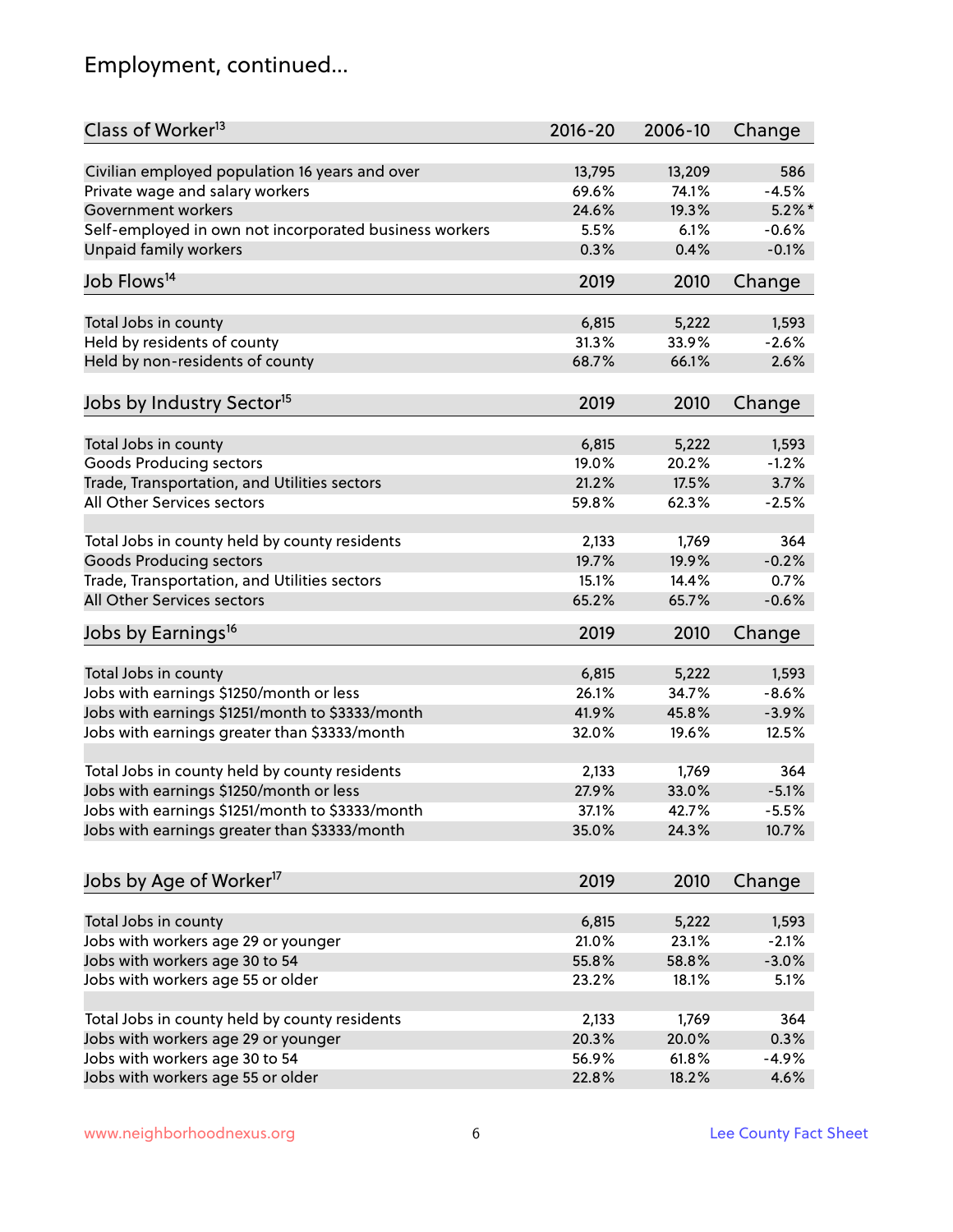#### Education

| Licensed Capacity of Early Learning Centers<br>700<br>381.9<br>2022<br>2010<br>Change<br><b>Enrolled in Public School</b><br>6,310<br>6,267<br>43<br>64.4%<br>75.3%<br>$-10.9%$<br>White<br><b>Black or African-American</b><br>24.2%<br>18.5%<br>5.7%<br>2.8%<br>2.1%<br>0.6%<br>Asian<br>0.1%<br>0.1%<br><b>Native American</b><br>0.0%<br>Pacific Islander<br>0.0%<br>0.0%<br>0.0%<br><b>Biracial or Multi-Racial</b><br>4.2%<br>2.0%<br>2.3%<br>1.6%<br>Hispanic or Latino<br>4.3%<br>2.7%<br>2019<br><b>Number of Students Tested</b><br>436<br>54.8%<br>Georgia Milestones: 8th Grade Math <sup>21</sup><br>2019<br>Number of Students Tested<br>531<br>Proficient or Distinguished<br>58.2%<br>Graduation Rates <sup>22</sup><br>2021<br>2012<br>Change<br>Cohort<br>435<br>448<br>$-13$<br><b>High School Graduation Rate</b><br>93.6%<br>73.4%<br>20.1%<br>Educational Attainment <sup>23</sup><br>$2016 - 20$<br>2006-10<br>Change<br>Population 25 years and over<br>19,536<br>17,707<br>$1,829*$<br>Less than 9th grade<br>4.3%<br>$-2.9\%$ *<br>1.4%<br>9th to 12th grade, no diploma<br>6.4%<br>12.3%<br>$-5.9\%$ *<br>High school graduate (includes equivalency)<br>31.6%<br>$-2.3%$<br>29.3%<br>Some college, no degree<br>23.8%<br>25.2%<br>$-1.5%$<br>Associate's degree<br>12.0%<br>7.4%<br>$4.6\%$ *<br>Bachelor's degree<br>15.5%<br>10.4%<br>$5.1\%$ *<br>$2.9\%*$<br>11.7%<br>8.8%<br>Percent high school graduate or higher<br>$8.8\%$ *<br>92.2%<br>83.4% | Early Learning <sup>18</sup>                        |       |       | 2022     |
|-------------------------------------------------------------------------------------------------------------------------------------------------------------------------------------------------------------------------------------------------------------------------------------------------------------------------------------------------------------------------------------------------------------------------------------------------------------------------------------------------------------------------------------------------------------------------------------------------------------------------------------------------------------------------------------------------------------------------------------------------------------------------------------------------------------------------------------------------------------------------------------------------------------------------------------------------------------------------------------------------------------------------------------------------------------------------------------------------------------------------------------------------------------------------------------------------------------------------------------------------------------------------------------------------------------------------------------------------------------------------------------------------------------------------------------------------------------------------------------|-----------------------------------------------------|-------|-------|----------|
|                                                                                                                                                                                                                                                                                                                                                                                                                                                                                                                                                                                                                                                                                                                                                                                                                                                                                                                                                                                                                                                                                                                                                                                                                                                                                                                                                                                                                                                                                     |                                                     |       |       |          |
|                                                                                                                                                                                                                                                                                                                                                                                                                                                                                                                                                                                                                                                                                                                                                                                                                                                                                                                                                                                                                                                                                                                                                                                                                                                                                                                                                                                                                                                                                     | Licenced capacity per 1,000 children ages 0-4       |       |       |          |
|                                                                                                                                                                                                                                                                                                                                                                                                                                                                                                                                                                                                                                                                                                                                                                                                                                                                                                                                                                                                                                                                                                                                                                                                                                                                                                                                                                                                                                                                                     | School Enrollment <sup>19</sup>                     |       |       |          |
|                                                                                                                                                                                                                                                                                                                                                                                                                                                                                                                                                                                                                                                                                                                                                                                                                                                                                                                                                                                                                                                                                                                                                                                                                                                                                                                                                                                                                                                                                     |                                                     |       |       |          |
|                                                                                                                                                                                                                                                                                                                                                                                                                                                                                                                                                                                                                                                                                                                                                                                                                                                                                                                                                                                                                                                                                                                                                                                                                                                                                                                                                                                                                                                                                     |                                                     |       |       |          |
|                                                                                                                                                                                                                                                                                                                                                                                                                                                                                                                                                                                                                                                                                                                                                                                                                                                                                                                                                                                                                                                                                                                                                                                                                                                                                                                                                                                                                                                                                     |                                                     |       |       |          |
|                                                                                                                                                                                                                                                                                                                                                                                                                                                                                                                                                                                                                                                                                                                                                                                                                                                                                                                                                                                                                                                                                                                                                                                                                                                                                                                                                                                                                                                                                     |                                                     |       |       |          |
|                                                                                                                                                                                                                                                                                                                                                                                                                                                                                                                                                                                                                                                                                                                                                                                                                                                                                                                                                                                                                                                                                                                                                                                                                                                                                                                                                                                                                                                                                     |                                                     |       |       |          |
|                                                                                                                                                                                                                                                                                                                                                                                                                                                                                                                                                                                                                                                                                                                                                                                                                                                                                                                                                                                                                                                                                                                                                                                                                                                                                                                                                                                                                                                                                     |                                                     |       |       |          |
|                                                                                                                                                                                                                                                                                                                                                                                                                                                                                                                                                                                                                                                                                                                                                                                                                                                                                                                                                                                                                                                                                                                                                                                                                                                                                                                                                                                                                                                                                     |                                                     |       |       |          |
|                                                                                                                                                                                                                                                                                                                                                                                                                                                                                                                                                                                                                                                                                                                                                                                                                                                                                                                                                                                                                                                                                                                                                                                                                                                                                                                                                                                                                                                                                     |                                                     |       |       |          |
|                                                                                                                                                                                                                                                                                                                                                                                                                                                                                                                                                                                                                                                                                                                                                                                                                                                                                                                                                                                                                                                                                                                                                                                                                                                                                                                                                                                                                                                                                     |                                                     |       |       |          |
|                                                                                                                                                                                                                                                                                                                                                                                                                                                                                                                                                                                                                                                                                                                                                                                                                                                                                                                                                                                                                                                                                                                                                                                                                                                                                                                                                                                                                                                                                     | Georgia Milestones: 3rd Grade Reading <sup>20</sup> |       |       |          |
|                                                                                                                                                                                                                                                                                                                                                                                                                                                                                                                                                                                                                                                                                                                                                                                                                                                                                                                                                                                                                                                                                                                                                                                                                                                                                                                                                                                                                                                                                     |                                                     |       |       |          |
|                                                                                                                                                                                                                                                                                                                                                                                                                                                                                                                                                                                                                                                                                                                                                                                                                                                                                                                                                                                                                                                                                                                                                                                                                                                                                                                                                                                                                                                                                     | Proficient or Distinguished                         |       |       |          |
|                                                                                                                                                                                                                                                                                                                                                                                                                                                                                                                                                                                                                                                                                                                                                                                                                                                                                                                                                                                                                                                                                                                                                                                                                                                                                                                                                                                                                                                                                     |                                                     |       |       |          |
|                                                                                                                                                                                                                                                                                                                                                                                                                                                                                                                                                                                                                                                                                                                                                                                                                                                                                                                                                                                                                                                                                                                                                                                                                                                                                                                                                                                                                                                                                     |                                                     |       |       |          |
|                                                                                                                                                                                                                                                                                                                                                                                                                                                                                                                                                                                                                                                                                                                                                                                                                                                                                                                                                                                                                                                                                                                                                                                                                                                                                                                                                                                                                                                                                     |                                                     |       |       |          |
|                                                                                                                                                                                                                                                                                                                                                                                                                                                                                                                                                                                                                                                                                                                                                                                                                                                                                                                                                                                                                                                                                                                                                                                                                                                                                                                                                                                                                                                                                     |                                                     |       |       |          |
|                                                                                                                                                                                                                                                                                                                                                                                                                                                                                                                                                                                                                                                                                                                                                                                                                                                                                                                                                                                                                                                                                                                                                                                                                                                                                                                                                                                                                                                                                     |                                                     |       |       |          |
|                                                                                                                                                                                                                                                                                                                                                                                                                                                                                                                                                                                                                                                                                                                                                                                                                                                                                                                                                                                                                                                                                                                                                                                                                                                                                                                                                                                                                                                                                     |                                                     |       |       |          |
|                                                                                                                                                                                                                                                                                                                                                                                                                                                                                                                                                                                                                                                                                                                                                                                                                                                                                                                                                                                                                                                                                                                                                                                                                                                                                                                                                                                                                                                                                     |                                                     |       |       |          |
|                                                                                                                                                                                                                                                                                                                                                                                                                                                                                                                                                                                                                                                                                                                                                                                                                                                                                                                                                                                                                                                                                                                                                                                                                                                                                                                                                                                                                                                                                     |                                                     |       |       |          |
|                                                                                                                                                                                                                                                                                                                                                                                                                                                                                                                                                                                                                                                                                                                                                                                                                                                                                                                                                                                                                                                                                                                                                                                                                                                                                                                                                                                                                                                                                     |                                                     |       |       |          |
|                                                                                                                                                                                                                                                                                                                                                                                                                                                                                                                                                                                                                                                                                                                                                                                                                                                                                                                                                                                                                                                                                                                                                                                                                                                                                                                                                                                                                                                                                     |                                                     |       |       |          |
|                                                                                                                                                                                                                                                                                                                                                                                                                                                                                                                                                                                                                                                                                                                                                                                                                                                                                                                                                                                                                                                                                                                                                                                                                                                                                                                                                                                                                                                                                     |                                                     |       |       |          |
|                                                                                                                                                                                                                                                                                                                                                                                                                                                                                                                                                                                                                                                                                                                                                                                                                                                                                                                                                                                                                                                                                                                                                                                                                                                                                                                                                                                                                                                                                     |                                                     |       |       |          |
|                                                                                                                                                                                                                                                                                                                                                                                                                                                                                                                                                                                                                                                                                                                                                                                                                                                                                                                                                                                                                                                                                                                                                                                                                                                                                                                                                                                                                                                                                     |                                                     |       |       |          |
|                                                                                                                                                                                                                                                                                                                                                                                                                                                                                                                                                                                                                                                                                                                                                                                                                                                                                                                                                                                                                                                                                                                                                                                                                                                                                                                                                                                                                                                                                     |                                                     |       |       |          |
|                                                                                                                                                                                                                                                                                                                                                                                                                                                                                                                                                                                                                                                                                                                                                                                                                                                                                                                                                                                                                                                                                                                                                                                                                                                                                                                                                                                                                                                                                     |                                                     |       |       |          |
|                                                                                                                                                                                                                                                                                                                                                                                                                                                                                                                                                                                                                                                                                                                                                                                                                                                                                                                                                                                                                                                                                                                                                                                                                                                                                                                                                                                                                                                                                     |                                                     |       |       |          |
|                                                                                                                                                                                                                                                                                                                                                                                                                                                                                                                                                                                                                                                                                                                                                                                                                                                                                                                                                                                                                                                                                                                                                                                                                                                                                                                                                                                                                                                                                     | Graduate or professional degree                     |       |       |          |
|                                                                                                                                                                                                                                                                                                                                                                                                                                                                                                                                                                                                                                                                                                                                                                                                                                                                                                                                                                                                                                                                                                                                                                                                                                                                                                                                                                                                                                                                                     |                                                     |       |       |          |
|                                                                                                                                                                                                                                                                                                                                                                                                                                                                                                                                                                                                                                                                                                                                                                                                                                                                                                                                                                                                                                                                                                                                                                                                                                                                                                                                                                                                                                                                                     | Percent bachelor's degree or higher                 | 27.1% | 19.2% | $7.9\%*$ |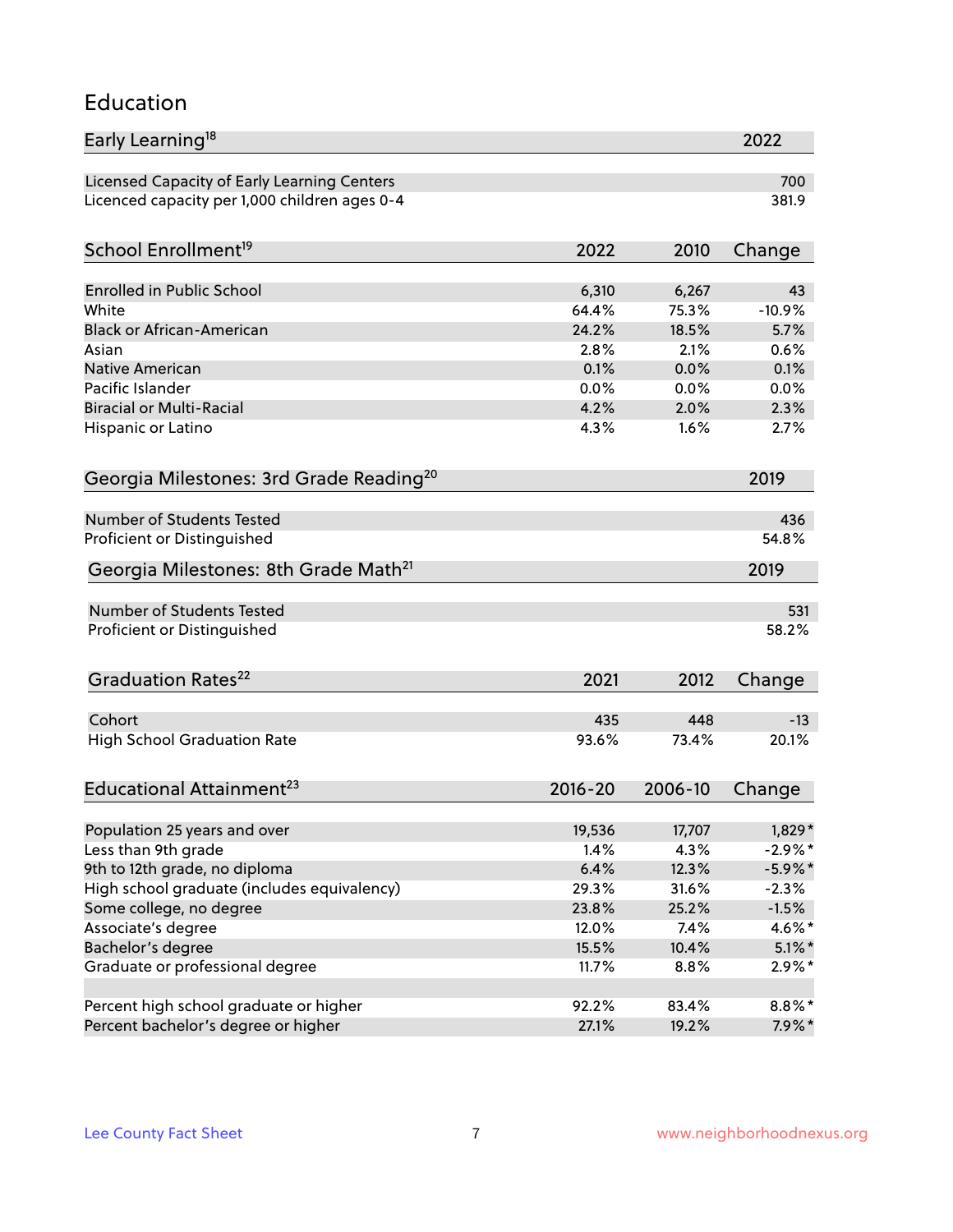### Housing

| Households by Type <sup>24</sup>                     | 2016-20     | 2006-10 | Change     |
|------------------------------------------------------|-------------|---------|------------|
|                                                      |             |         |            |
| <b>Total households</b>                              | 10,550      | 9,555   | 995*       |
| Family households (families)                         | 78.6%       | 76.4%   | 2.2%       |
| With own children under 18 years                     | 36.4%       | 40.5%   | $-4.1%$    |
| Married-couple family                                | 61.4%       | 63.9%   | $-2.4%$    |
| With own children of the householder under 18 years  | 26.3%       | 31.6%   | $-5.3\%$ * |
| Male householder, no wife present, family            | 3.0%        | 2.8%    | 0.2%       |
| With own children of the householder under 18 years  | 1.5%        | 1.7%    | $-0.2%$    |
| Female householder, no husband present, family       | 14.1%       | 9.7%    | $4.4\%$ *  |
| With own children of the householder under 18 years  | 8.7%        | 7.2%    | 1.5%       |
| Nonfamily households                                 | 21.4%       | 23.6%   | $-2.2%$    |
| Householder living alone                             | 19.2%       | 20.8%   | $-1.5%$    |
| 65 years and over                                    | 8.4%        | 5.5%    | $2.8\%$ *  |
|                                                      |             |         |            |
| Households with one or more people under 18 years    | 40.1%       | 43.6%   | $-3.5%$    |
| Households with one or more people 65 years and over | 27.9%       | 16.3%   | $11.6\%$ * |
|                                                      |             |         |            |
| Average household size                               | 2.72        | 2.81    | $-0.09$    |
| Average family size                                  | 3.09        | 3.28    | $-0.19$    |
|                                                      |             |         |            |
| Housing Occupancy <sup>25</sup>                      | $2016 - 20$ | 2006-10 | Change     |
|                                                      |             |         |            |
| Total housing units                                  | 11,346      | 10,327  | $1,019*$   |
| Occupied housing units                               | 93.0%       | 92.5%   | 0.5%       |
| Vacant housing units                                 | 7.0%        | 7.5%    | $-0.5%$    |
|                                                      |             |         |            |
| Homeowner vacancy rate                               | 0.5         | 3.7     | $-3.2*$    |
| Rental vacancy rate                                  | 2.8         | 5.3     | $-2.5$     |
|                                                      |             |         |            |
| Units in Structure <sup>26</sup>                     | 2016-20     | 2006-10 |            |
|                                                      |             |         | Change     |
| Total housing units                                  | 11,346      | 10,327  | $1,019*$   |
| 1-unit, detached                                     | 79.2%       | 72.3%   | $6.9\%*$   |
| 1-unit, attached                                     | 0.7%        | 0.7%    | $-0.0%$    |
| 2 units                                              | 3.9%        | 4.6%    | $-0.7%$    |
| 3 or 4 units                                         | 1.7%        | 2.9%    | $-1.3%$    |
| 5 to 9 units                                         | 1.7%        | 0.8%    | $0.8\%$ *  |
| 10 to 19 units                                       | 1.4%        | 1.2%    | 0.2%       |
| 20 or more units                                     | 0.3%        | 0.1%    | 0.3%       |
| Mobile home                                          | 11.2%       | 17.4%   | $-6.2%$ *  |
| Boat, RV, van, etc.                                  | 0.0%        | 0.0%    | 0.0%       |
|                                                      |             |         |            |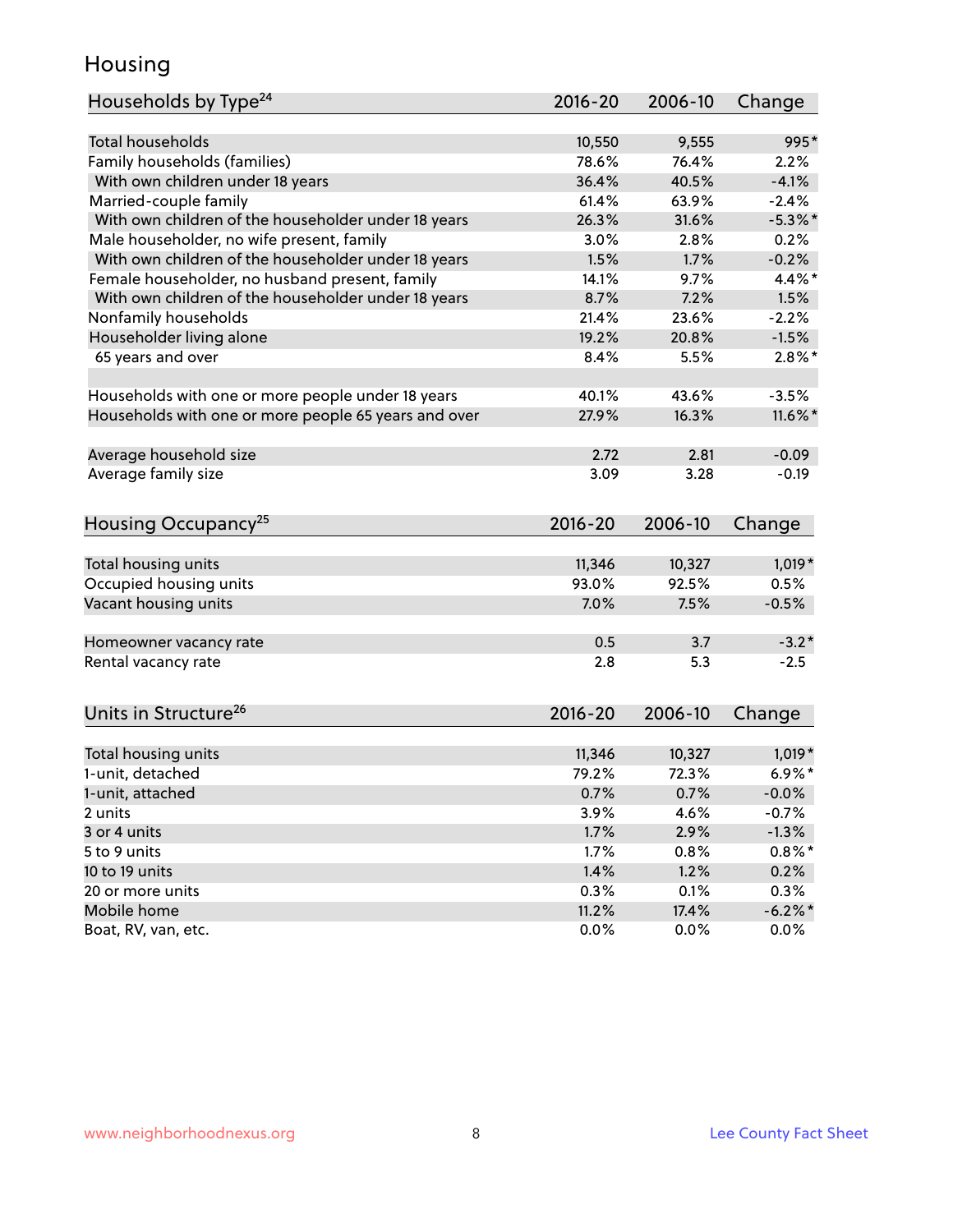# Housing, Continued...

| Year Structure Built <sup>27</sup>             | 2016-20        | 2006-10       | Change             |
|------------------------------------------------|----------------|---------------|--------------------|
|                                                |                |               |                    |
| Total housing units<br>Built 2014 or later     | 11,346<br>5.7% | 10,327<br>(X) | $1,019*$           |
| Built 2010 to 2013                             | 2.7%           | (X)           | (X)<br>(X)         |
| Built 2000 to 2009                             | 22.2%          | 18.9%         | 3.3%               |
| Built 1990 to 1999                             | 33.6%          | 37.6%         | $-3.9%$            |
|                                                | 15.6%          |               |                    |
| Built 1980 to 1989                             |                | 15.7%         | $-0.1%$            |
| Built 1970 to 1979                             | 10.7%<br>5.5%  | 16.0%         | $-5.4\%$ *         |
| Built 1960 to 1969<br>Built 1950 to 1959       | 1.5%           | 6.1%          | $-0.6%$<br>$-0.8%$ |
| Built 1940 to 1949                             | 0.4%           | 2.2%<br>1.2%  | $-0.8%$            |
|                                                |                |               |                    |
| Built 1939 or earlier                          | 2.1%           | 2.2%          | $-0.1%$            |
| Housing Tenure <sup>28</sup>                   | $2016 - 20$    | 2006-10       | Change             |
|                                                |                |               |                    |
| Occupied housing units                         | 10,550         | 9,555         | 995*               |
| Owner-occupied                                 | 76.7%          | 77.7%         | $-1.0%$            |
| Renter-occupied                                | 23.3%          | 22.3%         | 1.0%               |
| Average household size of owner-occupied unit  | 2.71           | 2.88          | $-0.17*$           |
| Average household size of renter-occupied unit | 2.76           | 2.56          | 0.20               |
| Residence 1 Year Ago <sup>29</sup>             | 2016-20        | 2006-10       | Change             |
| Population 1 year and over                     | 29,429         | 27,842        | 1,587*             |
| Same house                                     | 88.2%          | 87.3%         | 1.0%               |
| Different house in the U.S.                    | 11.0%          | 12.5%         | $-1.6%$            |
| Same county                                    | 4.1%           | 4.6%          | $-0.5%$            |
| Different county                               | 6.8%           | 8.0%          | $-1.1%$            |
| Same state                                     | 5.3%           | 5.9%          | $-0.6%$            |
| Different state                                | 1.5%           | 2.1%          | $-0.5%$            |
| Abroad                                         | 0.8%           | 0.2%          | $0.6\%*$           |
| Value of Housing Unit <sup>30</sup>            | 2016-20        | 2006-10       | Change             |
|                                                |                |               |                    |
| Owner-occupied units                           | 8,091          | 7,428         | 663*               |
| Less than \$50,000                             | 6.7%           | 12.6%         | $-5.9\%$ *         |
| \$50,000 to \$99,999                           | 9.8%           | 15.5%         | $-5.7\%$ *         |
| \$100,000 to \$149,999                         | 25.9%          | 24.6%         | 1.2%               |
| \$150,000 to \$199,999                         | 27.1%          | 21.7%         | $5.5%$ *           |
| \$200,000 to \$299,999                         | 19.8%          | 18.1%         | 1.7%               |
| \$300,000 to \$499,999                         | 9.1%           | 6.5%          | $2.6\%$ *          |
| \$500,000 to \$999,999                         | 1.3%           | 1.1%          | 0.2%               |
| \$1,000,000 or more                            | 0.4%           | 0.0%          | 0.4%               |
| Median (dollars)                               | 166,900        | 145,300       | 21,600*            |
| Mortgage Status <sup>31</sup>                  | $2016 - 20$    | 2006-10       | Change             |
| Owner-occupied units                           | 8,091          | 7,428         | 663*               |
| Housing units with a mortgage                  | 70.5%          | 74.9%         | $-4.4%$            |
|                                                |                |               | 4.4%               |
| Housing units without a mortgage               | 29.5%          | 25.1%         |                    |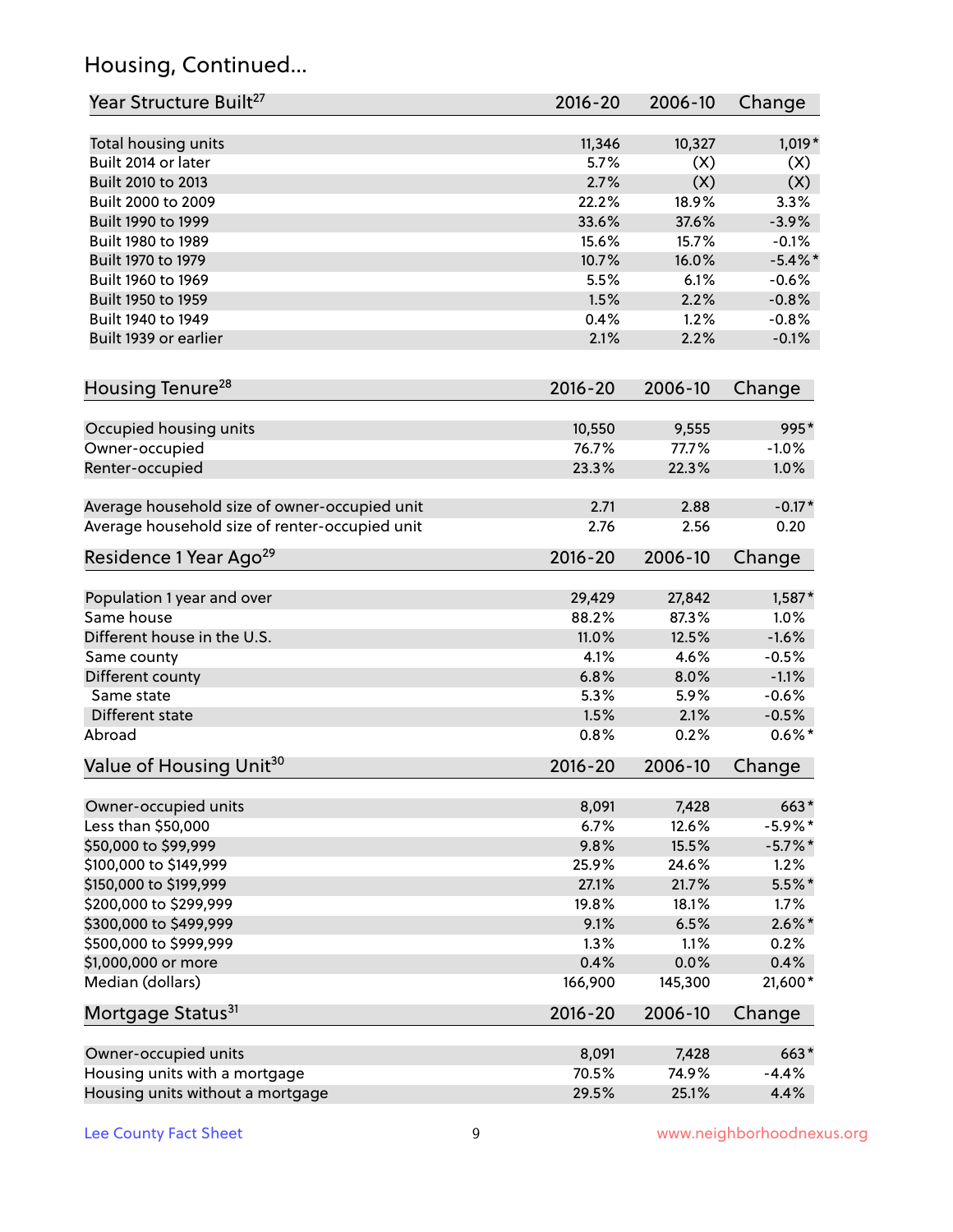# Housing, Continued...

| Selected Monthly Owner Costs <sup>32</sup>                                            | 2016-20     | 2006-10 | Change      |
|---------------------------------------------------------------------------------------|-------------|---------|-------------|
| Housing units with a mortgage                                                         | 5,706       | 5,567   | 139         |
| Less than \$300                                                                       | 0.1%        | 0.2%    | $-0.1%$     |
| \$300 to \$499                                                                        | 0.5%        | 1.1%    | $-0.6%$     |
| \$500 to \$999                                                                        | 20.1%       | 27.2%   | $-7.1\%$ *  |
| \$1,000 to \$1,499                                                                    | 44.0%       | 38.4%   | 5.6%        |
| \$1,500 to \$1,999                                                                    | 23.4%       | 23.9%   | $-0.6%$     |
| \$2,000 to \$2,999                                                                    | 10.7%       | 7.5%    | 3.2%        |
| \$3,000 or more                                                                       | 1.3%        | 1.7%    | $-0.4%$     |
| Median (dollars)                                                                      | 1,321       | 1,243   | 78          |
| Housing units without a mortgage                                                      | 2,385       | 1,861   | 524*        |
| Less than \$150                                                                       | 4.1%        | 2.4%    | 1.7%        |
| \$150 to \$249                                                                        | 2.3%        | 9.9%    | $-7.6\%$ *  |
| \$250 to \$349                                                                        | 19.2%       | 31.9%   | $-12.6\%$ * |
| \$350 to \$499                                                                        | 32.5%       | 34.5%   | $-2.0%$     |
| \$500 to \$699                                                                        | 32.6%       | 15.3%   | 17.3%*      |
| \$700 or more                                                                         | 9.3%        | 6.0%    | 3.2%        |
| Median (dollars)                                                                      | 462         | 371     | $91*$       |
| Selected Monthly Owner Costs as a Percentage of<br>Household Income <sup>33</sup>     | $2016 - 20$ | 2006-10 | Change      |
| Housing units with a mortgage (excluding units where<br>SMOCAPI cannot be computed)   | 5,699       | 5,567   | 132         |
| Less than 20.0 percent                                                                | 49.8%       | 49.0%   | 0.8%        |
| 20.0 to 24.9 percent                                                                  | 19.3%       | 16.4%   | 2.8%        |
| 25.0 to 29.9 percent                                                                  | 12.2%       | 10.3%   | 1.9%        |
| 30.0 to 34.9 percent                                                                  | 4.6%        | 5.7%    | $-1.0%$     |
| 35.0 percent or more                                                                  | 14.0%       | 18.5%   | $-4.5%$     |
| Not computed                                                                          | 7           | 0       | 7           |
| Housing unit without a mortgage (excluding units where<br>SMOCAPI cannot be computed) | 2,333       | 1,826   | 507*        |
| Less than 10.0 percent                                                                | 52.7%       | 42.3%   | 10.4%       |
| 10.0 to 14.9 percent                                                                  | 17.1%       | 16.4%   | 0.6%        |
| 15.0 to 19.9 percent                                                                  | 11.5%       | 13.6%   | $-2.1%$     |
| 20.0 to 24.9 percent                                                                  | 5.4%        | 8.4%    | $-3.0%$     |
| 25.0 to 29.9 percent                                                                  | 6.0%        | 5.2%    | 0.8%        |
| 30.0 to 34.9 percent                                                                  | 0.1%        | 2.4%    | $-2.2%$     |
| 35.0 percent or more                                                                  | 7.2%        | 11.7%   | $-4.5%$     |
| Not computed                                                                          | 52          | 35      | 17          |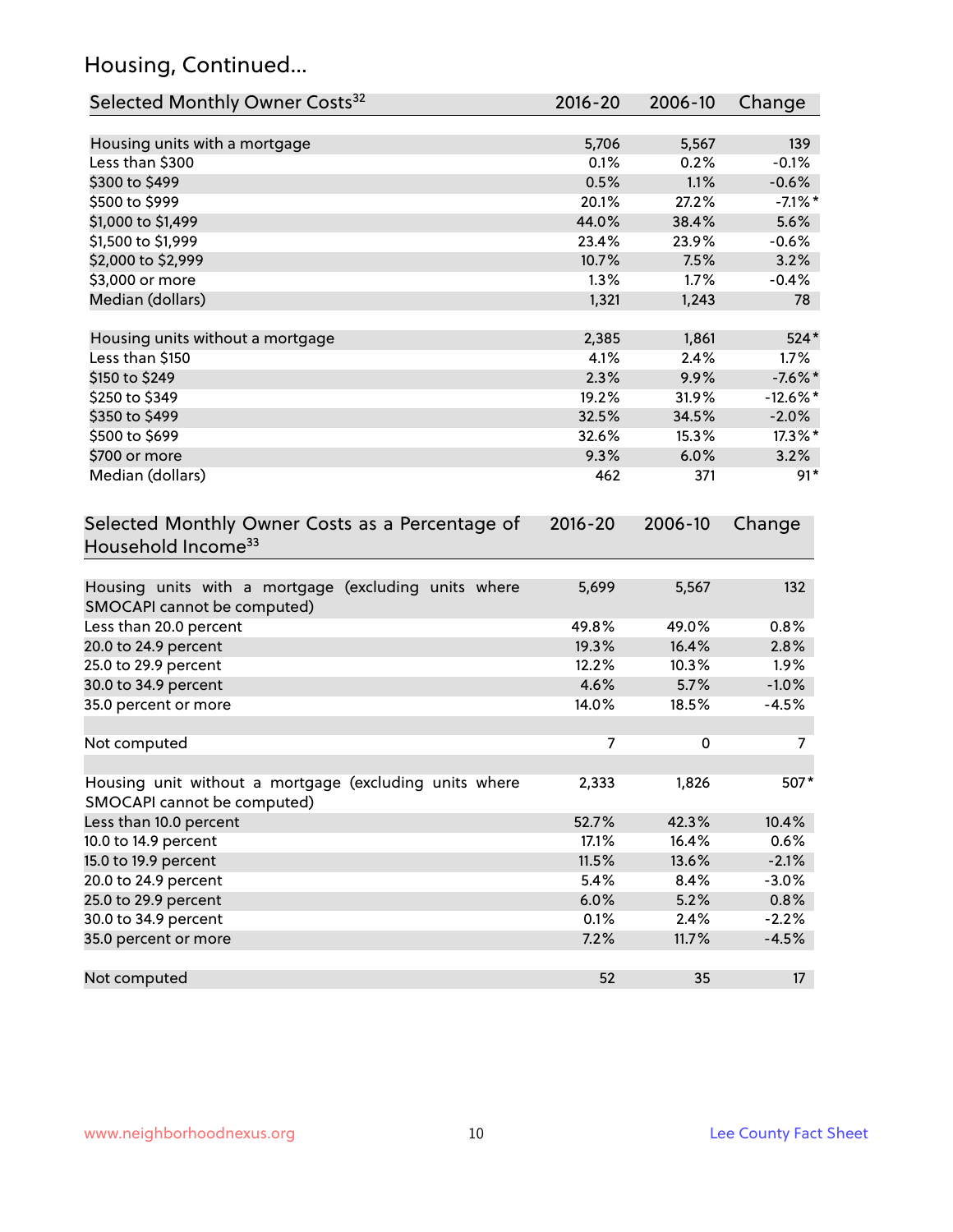# Housing, Continued...

| Gross Rent <sup>34</sup>                                                       | 2016-20     | 2006-10 | Change      |
|--------------------------------------------------------------------------------|-------------|---------|-------------|
|                                                                                |             |         |             |
| Occupied units paying rent                                                     | 2,300       | 1,886   | $414*$      |
| Less than \$200                                                                | 0.2%        | 0.9%    | $-0.7%$     |
| \$200 to \$499                                                                 | 6.7%        | 16.9%   | $-10.1\%$ * |
| \$500 to \$749                                                                 | 18.0%       | 30.4%   | $-12.4%$    |
| \$750 to \$999                                                                 | 36.8%       | 35.4%   | 1.4%        |
| \$1,000 to \$1,499                                                             | 31.4%       | 15.3%   | 16.1%*      |
| \$1,500 to \$1,999                                                             | 3.5%        | 1.1%    | 2.4%        |
| \$2,000 or more                                                                | 3.4%        | 0.0%    | 3.4%        |
| Median (dollars)                                                               | 916         | 759     | $157*$      |
| No rent paid                                                                   | 159         | 241     | $-82$       |
| Gross Rent as a Percentage of Household Income <sup>35</sup>                   | $2016 - 20$ | 2006-10 | Change      |
|                                                                                |             |         |             |
| Occupied units paying rent (excluding units where GRAPI<br>cannot be computed) | 2,266       | 1,821   | 445         |
| Less than 15.0 percent                                                         | 22.8%       | 23.0%   | $-0.2%$     |
| 15.0 to 19.9 percent                                                           | 14.6%       | 23.8%   | $-9.3%$     |
| 20.0 to 24.9 percent                                                           | 18.2%       | 10.6%   | 7.6%        |
| 25.0 to 29.9 percent                                                           | 4.3%        | 9.3%    | $-5.0%$     |
| 30.0 to 34.9 percent                                                           | 9.2%        | 9.2%    | 0.1%        |
| 35.0 percent or more                                                           | 31.0%       | 24.1%   | 6.9%        |
| Not computed                                                                   | 193         | 306     | $-113$      |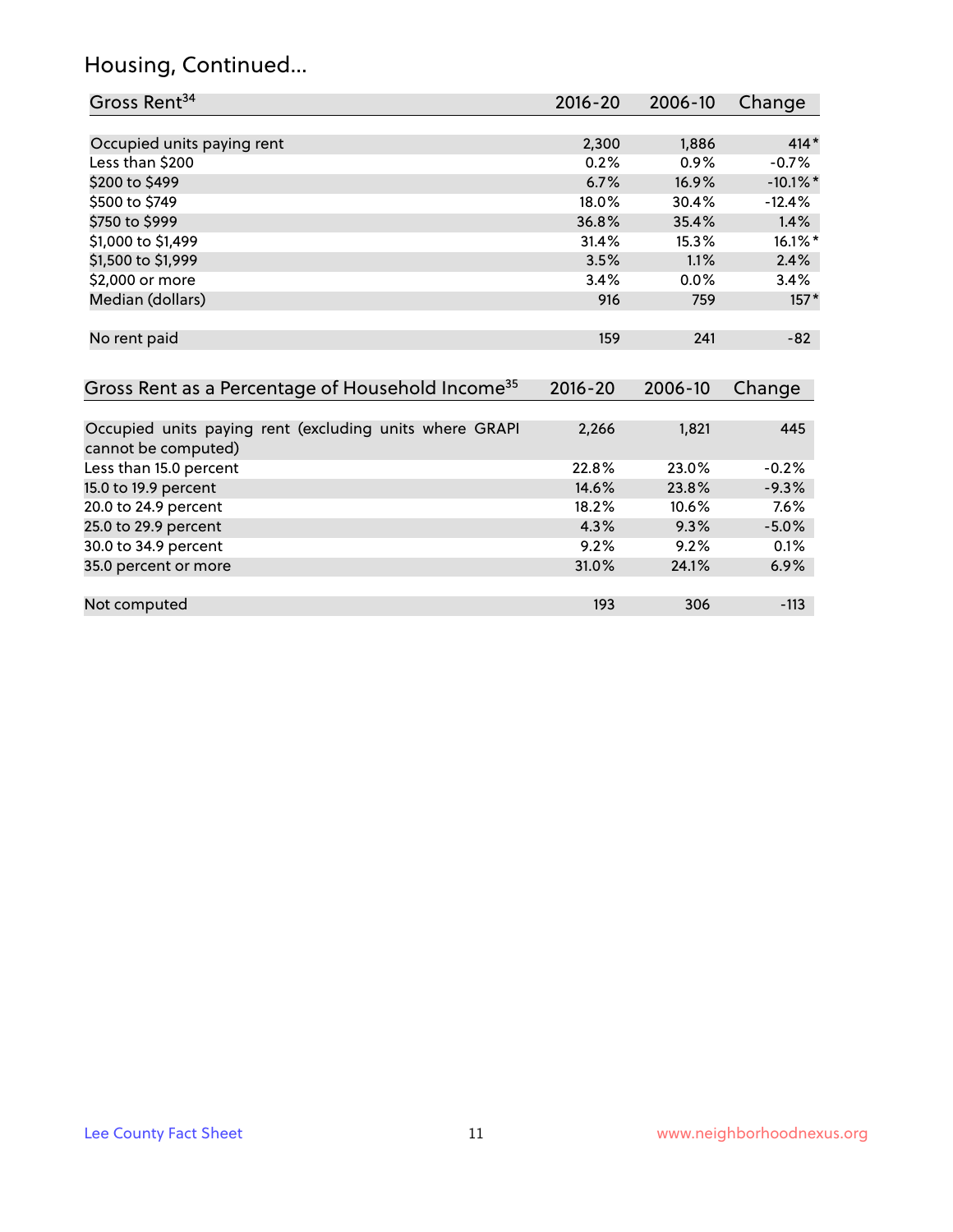# Community Involvement

| Voter Registration and Turnout <sup>36</sup> | 2020   |
|----------------------------------------------|--------|
|                                              |        |
| Active registered voters                     | 22.728 |
| Number voted in Presidential election        | 16.618 |
| Percent voted in Presidential election       | 73.1%  |

### Transportation

| Commuting to Work <sup>37</sup>           | 2016-20     | 2006-10 | Change  |
|-------------------------------------------|-------------|---------|---------|
|                                           |             |         |         |
| Workers 16 years and over                 | 13,441      | 12,933  | 508     |
| Car, truck, or van - drove alone          | 84.2%       | 81.8%   | 2.3%    |
| Car, truck, or van - carpooled            | 10.8%       | 13.4%   | $-2.6%$ |
| Public transportation (excluding taxicab) | 0.0%        | $0.3\%$ | $-0.3%$ |
| Walked                                    | 0.5%        | 0.7%    | $-0.1%$ |
| Other means                               | 0.4%        | 0.3%    | 0.1%    |
| Worked at home                            | 4.1%        | 3.5%    | 0.6%    |
|                                           |             |         |         |
| Mean travel time to work (minutes)        | 22.1        | 20.1    | $2.0*$  |
|                                           |             |         |         |
| Vehicles Available <sup>38</sup>          | $2016 - 20$ | 2006-10 | Change  |
|                                           |             |         |         |
| Occupied housing units                    | 10,550      | 9,555   | 995*    |
| No vehicles available                     | 2.3%        | 3.1%    | $-0.7%$ |
| 1 vehicle available                       | 26.8%       | 24.4%   | 2.5%    |
| 2 vehicles available                      | 38.6%       | 39.7%   | $-1.1%$ |
| 3 or more vehicles available              | 32.3%       | 32.9%   | $-0.6%$ |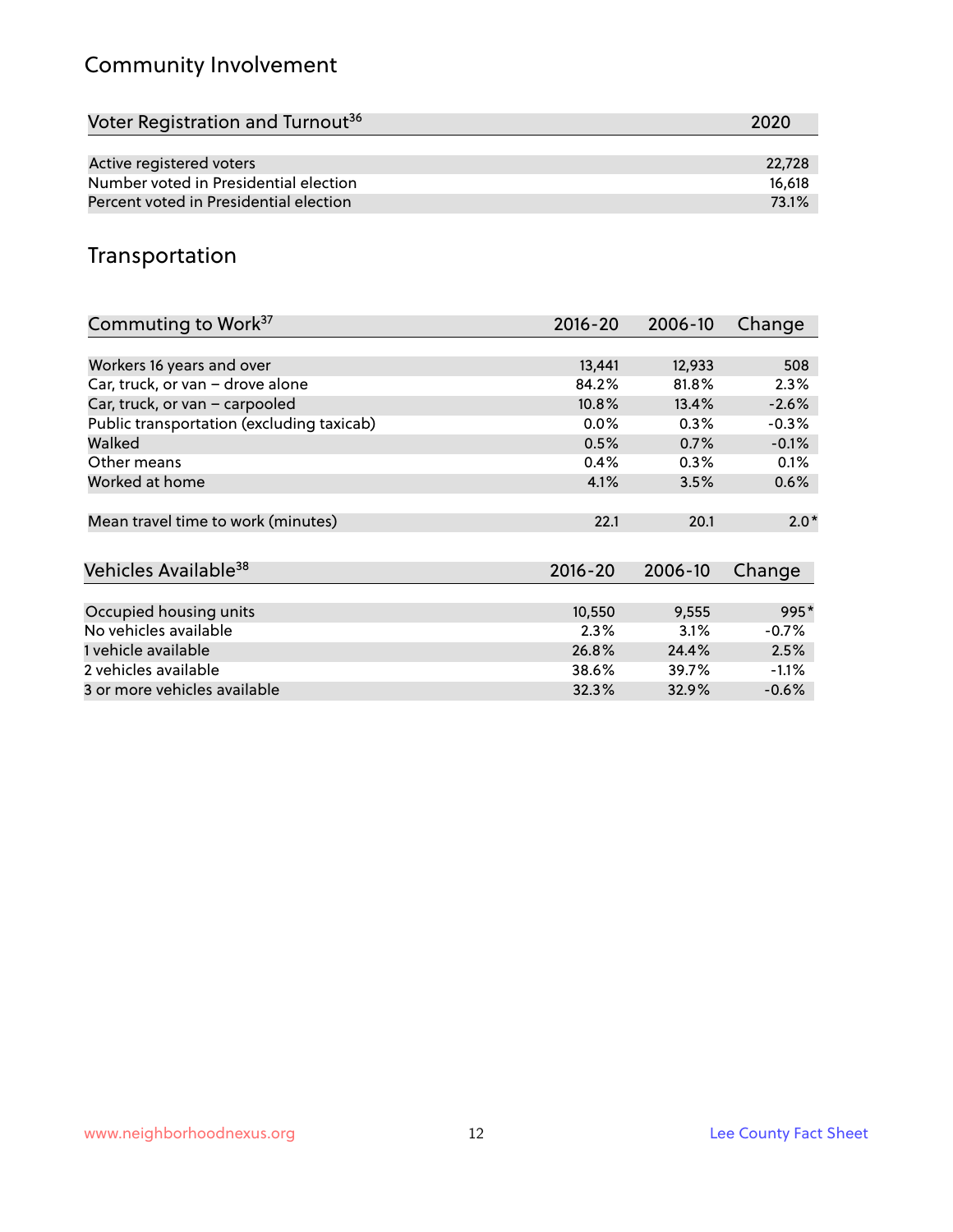#### Health

| Health Insurance coverage <sup>39</sup> | 2016-20 |
|-----------------------------------------|---------|
|-----------------------------------------|---------|

| Civilian Noninstitutionalized Population                | 28,645 |
|---------------------------------------------------------|--------|
| With health insurance coverage                          | 90.4%  |
| With private health insurance coverage                  | 74.0%  |
| With public health coverage                             | 29.2%  |
| No health insurance coverage                            | 9.6%   |
| Civilian Noninstitutionalized Population Under 19 years | 8,318  |
| No health insurance coverage                            | 4.0%   |
| Civilian Noninstitutionalized Population 19 to 64 years | 16,512 |
| In labor force:                                         | 13,268 |
| Employed:                                               | 12,723 |
| With health insurance coverage                          | 88.3%  |
| With private health insurance coverage                  | 50.5%  |
| With public coverage                                    | 5.4%   |
| No health insurance coverage                            | 11.7%  |
| Unemployed:                                             | 545    |
| With health insurance coverage                          | 59.6%  |
| With private health insurance coverage                  | 50.5%  |
| With public coverage                                    | 20.6%  |
| No health insurance coverage                            | 40.4%  |
| Not in labor force:                                     | 3,244  |
| With health insurance coverage                          | 79.6%  |
| With private health insurance coverage                  | 58.9%  |
| With public coverage                                    | 33.9%  |
| No health insurance coverage                            | 20.4%  |

# **Health Factors Most Recent** And The Control of the Control of The Control of The Control of The Control of The Control of The Control of The Control of The Control of The Control of The Control of The Control of The Contr

| Premature Death (YPLL before age 75 per 100,000 population, age-adjusted) <sup>40</sup> | 8,751.6  |
|-----------------------------------------------------------------------------------------|----------|
| Average number of Physically Unhealthy Days <sup>41</sup>                               | 4.2      |
| Average number of Mentally Unhealthy Days <sup>42</sup>                                 | 5.1      |
| Low Birthweight Births <sup>43</sup>                                                    | $10.5\%$ |
| Diabetes Prevalence <sup>44</sup>                                                       | 10.6%    |
| HIV Prevalence (per 100,000 population) <sup>45</sup>                                   | 245.1    |
| Rate, Deduplicated ER Visits for Asthma, Ages 0-17 <sup>46</sup>                        | 261.2    |